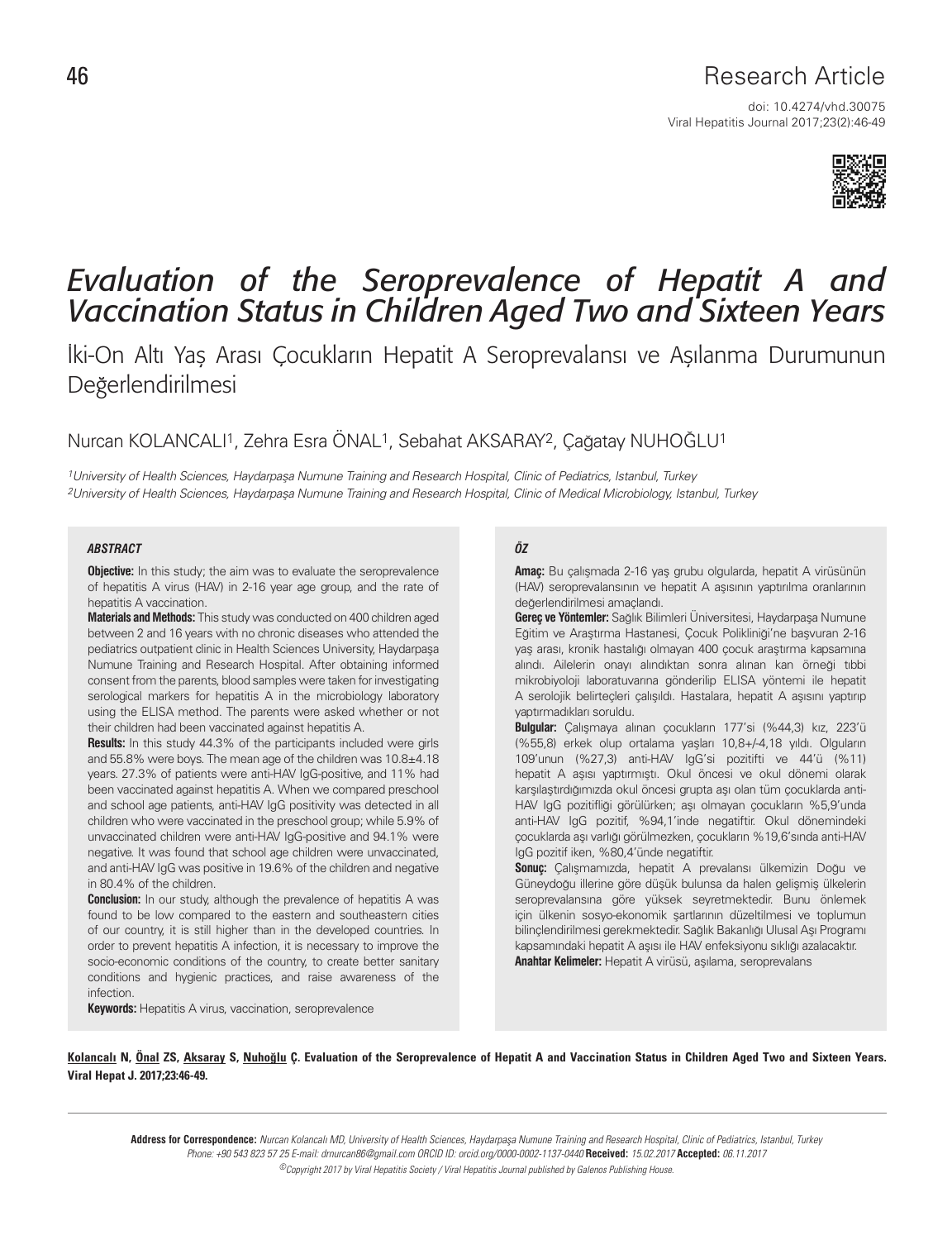#### **Introduction**

Hepatitis A virus (HAV) appears at earlier ages in developing countries depending on socio-economic and hygienic conditions. When hepatitis A infection occurs in early childhood, it progresses in an asymptomatic manner. The symptoms and complications increase with age (1,2). The age in which individuals face HAV and the frequency of HAV infection are directly related with the socioeconomic conditions of the country and the region (3,4,5). Low socioeconomic level, living in crowded areas, being in rural areas and low educational status of parents increase the HAV prevalence (6,7).

HAV, which is highly infectious, is a member of the picornaviridae family. Infection is spread via the fecal-oral route as well as through ingestion of contaminated food and water (3). In diagnosing the acute disease, anti-HAV IgM positivity in serum is adequate. Anti-HAV IgM indicates an ongoing or a past infection. Anti-HAV IgG starts to be positive a few weeks after the infection persists for years after infection and confer life-long immunity (8).

Hepatitis A can be prevented through, passive hepatitis A immunization. The vaccine is administered twice in the 0, 6<sup>th</sup> or 12<sup>th</sup> months of life (9). HAV vaccination was added to the routine schedules by the Ministry of Health of Turkey in 2012.

#### **Materials and Methods**

The study group consisted of 400 children aged 2-16 years who were admitted to the pediatric outpatient clinic in Health Sciences University, Haydarpaşa Training and Research Hospital. The study started after obtaining consent from parents of the children. Special care was given to select children who did not have any chronic diseases. The study was approved by the Local Ethics Committee of Health Sciences University, Haydarpaşa Numune Training and Research Hospital (approval no: HNEAH-KAEK 2016/67), and was conducted between July 2016 and September 2016.

Data on name, family name, age, gender and telephone number was recorded, and the parents were asked whether or not their children had been vaccinated against hepatitis A.

Blood samples of the children were centrifuged at the medical microbiology laboratory. The hepatitis A serologic markers (anti-HAV Ig M, anti-HAV IgG) were determined using enzyme-linked immunosorbent assay and the measurements were made in mIU/ mL (Architect Systems and Abbott Diagnostics Division, the USA). The results were evaluated in the light of the recommendations of the manufacturer company.

#### **Statistical Analysis**

To evaluate the findings obtained in the study, the NCSS 2007 (Kaysville, Utah, USA) program was used for statistical analyses. Definitive statistical methods were used to evaluate the study data (average values, standard deviation, median, frequency, rates, minimum, maximum values, etc.). Pearson's chi-square test, Fisher's exact test and Yates's correction for continuity were used in comparing the qualitative data. The results were evaluated at a 95% confidence interval and a p value of less than 0.05 was considered statistically significant.

### **Results**

Our study was conducted on 400 cases [55.8% of whom were males (n=223), and 44.3% (n=177) were females]. The age of the patients varied between 2 and 16, and the mean age was 10.08±4.18 years. In this study 19.5% (n=78) of the children were aged between 2 and 5 years, which is the preschool period, and 80.5% (n=322) of them were aged between 6 and 16 years, which is schooling period (Table 1).

Overall, 98.3% (n=393) of children were anti-HAV IgM-negative and 1.8% (n=7) were positive. 72.8% (n=291) were anti-HAV IgG-negative and 27.3% (n=109) were positive. 89% (n=356) of children were unvaccinated and 11% had been vaccinated against hepatitis A (Table 2).

41% (n=32) of the preschool children were negative for anti-HAV IgG and 59% (n=46) were positive. 80.4% of the children who were at schooling period (n=259) were negative and 19.6% (n=63) were positive (Table 3).

43.6% of the preschool children (n=34) were unvaccinated while 56.4% (n=44) had been vaccinated. All the school age children (n=322) were unvaccinated (Table 4).

All preschool children who were vaccinated (n=44) and 5.9% of children who were unvaccinated (n=2) were anti-HAV IgG-positive

| <b>Table 1.</b> The distribution of the definitive characteristics |                          |                |  |  |  |
|--------------------------------------------------------------------|--------------------------|----------------|--|--|--|
| Gender; n (%)                                                      | Female                   | 177 (44.3)     |  |  |  |
|                                                                    | Male                     | 223 (55.8)     |  |  |  |
| Age (years)                                                        | min-max (median)         | $2 - 16(11)$   |  |  |  |
|                                                                    | $Ave \pm SD$             | $10.08 + 4.18$ |  |  |  |
| Age groups; n (%)                                                  | Pre-school (age 2-5)     | 78 (19.5)      |  |  |  |
|                                                                    | School period (age 6-16) | 322 (80.5)     |  |  |  |
| Type of the patient; n                                             | Outpatient               | 395 (98.8)     |  |  |  |
| (%)                                                                | Hospitalized             | 5(1.3)         |  |  |  |
| SD: Standard deviation, min: Minimum, max: Maximum                 |                          |                |  |  |  |

| <b>Table 2.</b> The distribution of the anti-Hepatitis A virus IqM, anti-Hepatitis<br>A virus IgG and vaccination results |          |            |  |  |  |
|---------------------------------------------------------------------------------------------------------------------------|----------|------------|--|--|--|
| Anti-HAV $\lg M$ ; n $\left(\frac{9}{6}\right)$                                                                           | Negative | 393 (98.3) |  |  |  |
|                                                                                                                           | Positive | 7(1.8)     |  |  |  |
| Anti-HAV $\lg G$ ; n $\left(\frac{9}{6}\right)$                                                                           | Negative | 291 (72.8) |  |  |  |
|                                                                                                                           | Positive | 109(27.3)  |  |  |  |
| Vaccination; n (%)                                                                                                        | Negative | 356 (89)   |  |  |  |
|                                                                                                                           | Positive | 44 (11)    |  |  |  |
| HAV: Hepatitis A virus, IgM: Immunoglobulin M, IgG: Immunoglobulin G                                                      |          |            |  |  |  |

Table 3. Evaluation of anti-Hepatitis A virus IgG results according to the groups

|                                                                                               |                 | <b>Preschool</b><br>$(2-5$ years)<br>$(n=78)$ | <b>School period</b><br>$(6-16 \text{ years})$<br>$(n=322)$ |               |
|-----------------------------------------------------------------------------------------------|-----------------|-----------------------------------------------|-------------------------------------------------------------|---------------|
|                                                                                               |                 | $n$ (%)                                       | $n$ (%)                                                     | p             |
| Anti-HAV IgG                                                                                  | <b>Negative</b> | 32(41)                                        | 259 (80.4)                                                  | $a_{0.001**}$ |
|                                                                                               | <b>Positive</b> | 46 (59)                                       | 63 (19.6)                                                   |               |
| <sup>a</sup> Pearson chi-square test, **p<0.01, HAV: Hepatitis A virus, IqG: Immunoqlobulin G |                 |                                               |                                                             |               |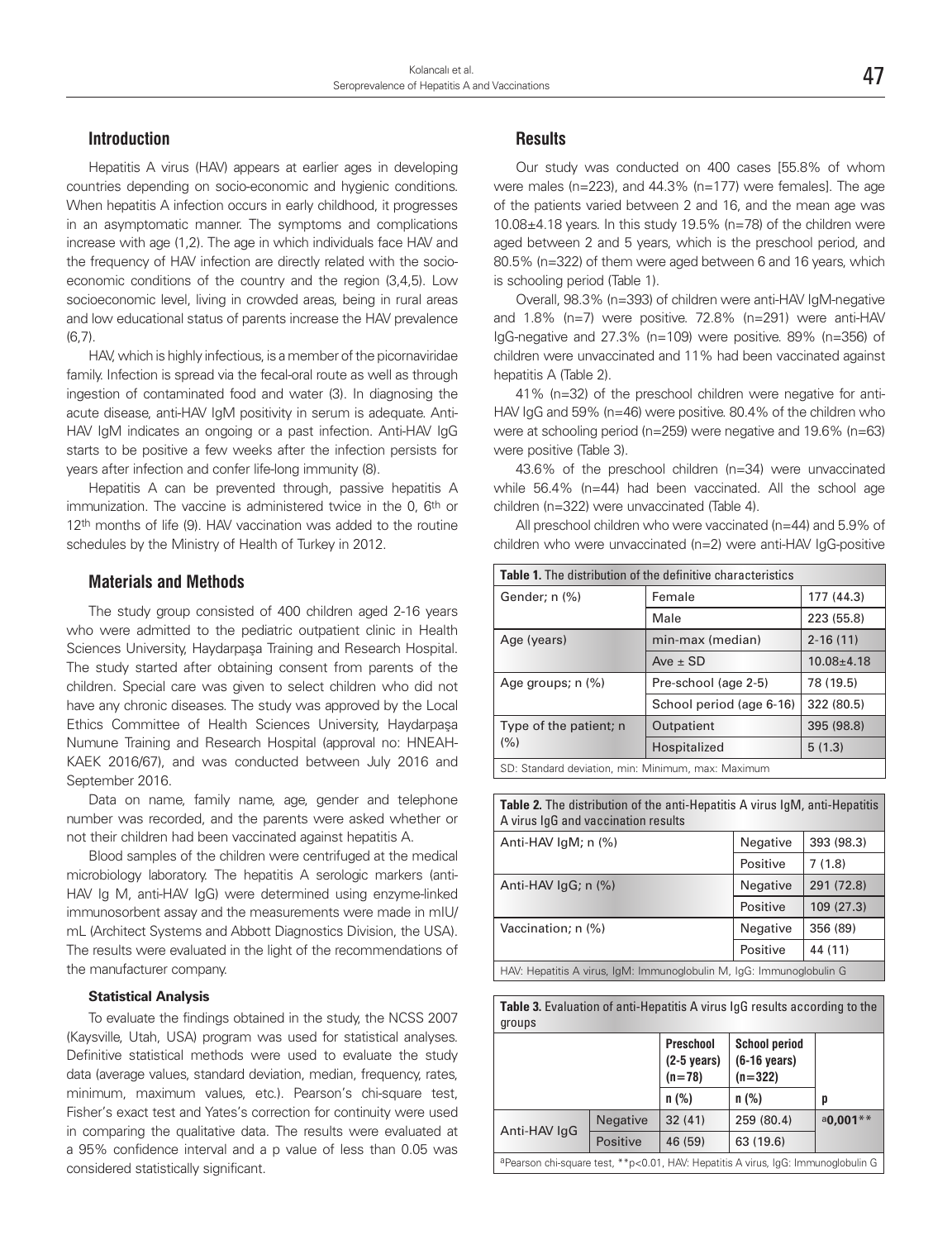and 94.1% (n=32) were negative. The school age children (n=322) had not been vaccinated; 19.6% (n=63) of them were anti-HAV IgG-positive and 80.4% (n=259) were negative.

#### **Discussion**

The age to face HAV infection and the prevalence of hepatitis A vary among different parts of the World due to different socio-economic conditions (10,11). The seroprevalence studies conducted at various parts of our country have shown that there were differences between regions based on the socio-economic conditions, and there were differences even between some areas within the same region or between the urban and rural areas.

Erdoğan et al. (6) conducted a study with 0-19 age group children in the city of Edirne and determined that the anti-HAV positivity in 2-5 age group, 6-10 age group 11-14 age group and 15-19 age group was 4.4%, 25%, 37.3%, and 43.2%, respectively. Yapicioglu et al. (12) conducted a study on children aged 2-6 years in Adana, and determined a HAV IgG positivity of 28.8%. In their study performed on 1-6 age group children in the Konya region, Atabek et al. (13) found that the anti-HAV IgG positivity rate in the urban and rural areas was 25.7% 67.8%, respectively. Karaman et al. (14) reported an anti-HAV IgG positivity rate of 54.9% among 1-15 age group children in the Van region.

As a result of socio-economic development, access to clean water sources, application of hygiene principles and with the help of the hepatitis A vaccination practices, which started as of late 2012, the number of the cases decreased from 3624 in 2012 to 707 in 2015; and the prevalence decreased from 4.8 per in 100.000 2012 to 0.9 per 100.000 in 2015 (15).

In this study, which was conducted with 400 children aged 2-16 years, who were admitted to our hospital, the anti-HAV IgG seropositivity was determined as 27.3%. While 41% of the preschool children were negative for anti-HAV IgG, 59% were positive. It was found that 80.4% of school age children were anti-HAV IgG-negative and 19.6% were positive. We associate these results with hepatitis A vaccination included in the routine schedules by the Ministry of Health of Turkey in 2012 and administered in preschool children aged 18 and 24 months given in 2 doses.

The hepatitis A vaccination rate was determined as 11% in our study. We believe that the low rate of vaccination found in this study was associated with the fact that hepatitis A vaccination that was included in the routine schedules in 2012 and 19.5% of the 400 children included in our study were aged 2-5 years; the vaccination status was declared by the mothers, who might have forgotten, and with the vaccination status cards which might be ignored to be filled out in some situations (Table 4).

| <b>Table 4.</b> Evaluation of vaccination results according to the groups |          |                                    |                                                   |               |  |  |
|---------------------------------------------------------------------------|----------|------------------------------------|---------------------------------------------------|---------------|--|--|
|                                                                           |          | Preschool<br>(age 2-5)<br>$(n=78)$ | <b>School period</b><br>$(age 6-16)$<br>$(n=322)$ |               |  |  |
|                                                                           |          | $n$ (%)                            | $n$ (%)                                           | p             |  |  |
| Vaccination                                                               | Negative | 34(43.6)                           | 322 (100)                                         | $a_{0.001**}$ |  |  |
|                                                                           | Positive | 44 (56.4)                          | 0(0)                                              |               |  |  |
| <sup>a</sup> Pearson chi-square test, **p<0.01                            |          |                                    |                                                   |               |  |  |

Immunity against HAV being acquired with vaccination or by having the infection itself, which are not serologic markers in distinction, and considering only anti-HAV IgG positivity in determining hepatitis A immunity are among the limitations of our study.

Especially, when the seropositivity rate found in our study is compared with that in the eastern and southeastern regions of Turkey, this rate is clearly low (7,14). We consider that this may stem from the fact that the socio-economic conditions, infrastructure, conscious levels of families and the application of hygiene conditions being better in Istanbul when compared with that in the eastern and southeastern regions.

According to the results of the present study, the seropositivity rate in Istanbul was found to be lower than reported in the previous years (16). We may associate this situation with the fact that the socio-economic level in the whole country is increasing, hygiene conditions are improving, bottled water is used, and the educational level within families is increasing.

#### **Conclusion**

In the present study, although the hepatitis A prevalence was found to be lower when compared with the eastern and southeastern regions of Turkey, it is still higher than that in developed countries. For prevention of hepatitis A, the socioeconomic conditions of the country must be improved, better sanitary conditions must be provided, and the awareness of the infection must be raised. For the purpose of acquiring immunity against the disease without being infected with it, hepatitis A vaccination, which is included in the National Vaccination Program of the Ministry of Health, must be applied in an efficient manner.

#### **Ethics**

**Ethics Committee Approval:** The study was approved by Local Ethics Committee of Health Sciences University, Haydarpaşa Numune Training and Research Hospital (approval no: HNEAH-KAEK 2016/67).

**Informed Consent:** Informed consent was taken from the parents.

**Peer-review:** Externally and internally peer-reviewed.

#### **Authoring Contributions**

Surgical and Medical Practices: N.K., Concept: N.K., Z.E.Ö., S.A., Ç.N., Design: N.K., Ç.N., Data Collection and Data Processing: N.K., Analysis and Interpretation: N.K., S.A., Literature Search: N.K., Z.E.Ö., Writing: N.K.

**Conflict of Interest:** No conflict of interest was declared by the authors.

**Financial Disclosure:** The authors declared that this study received no financial support.

#### **References**

- 1. Tosun S, Ayaz H, Deveci S, Aksu S. Çocuk ve erişkinlerde hepatit A virusu ile karşılaşma durumunun değerlendirilmesi. Antalya: X.Ulusal Viral Hepatit Kongre Kitabı; 2010; p. 121.
- 2. Jacobsen KH, Wiersma ST. Hepatitis A virus seroprevalence by age and world region, 1990 and 2005. Vaccine. 2010;28:6653- 6657.